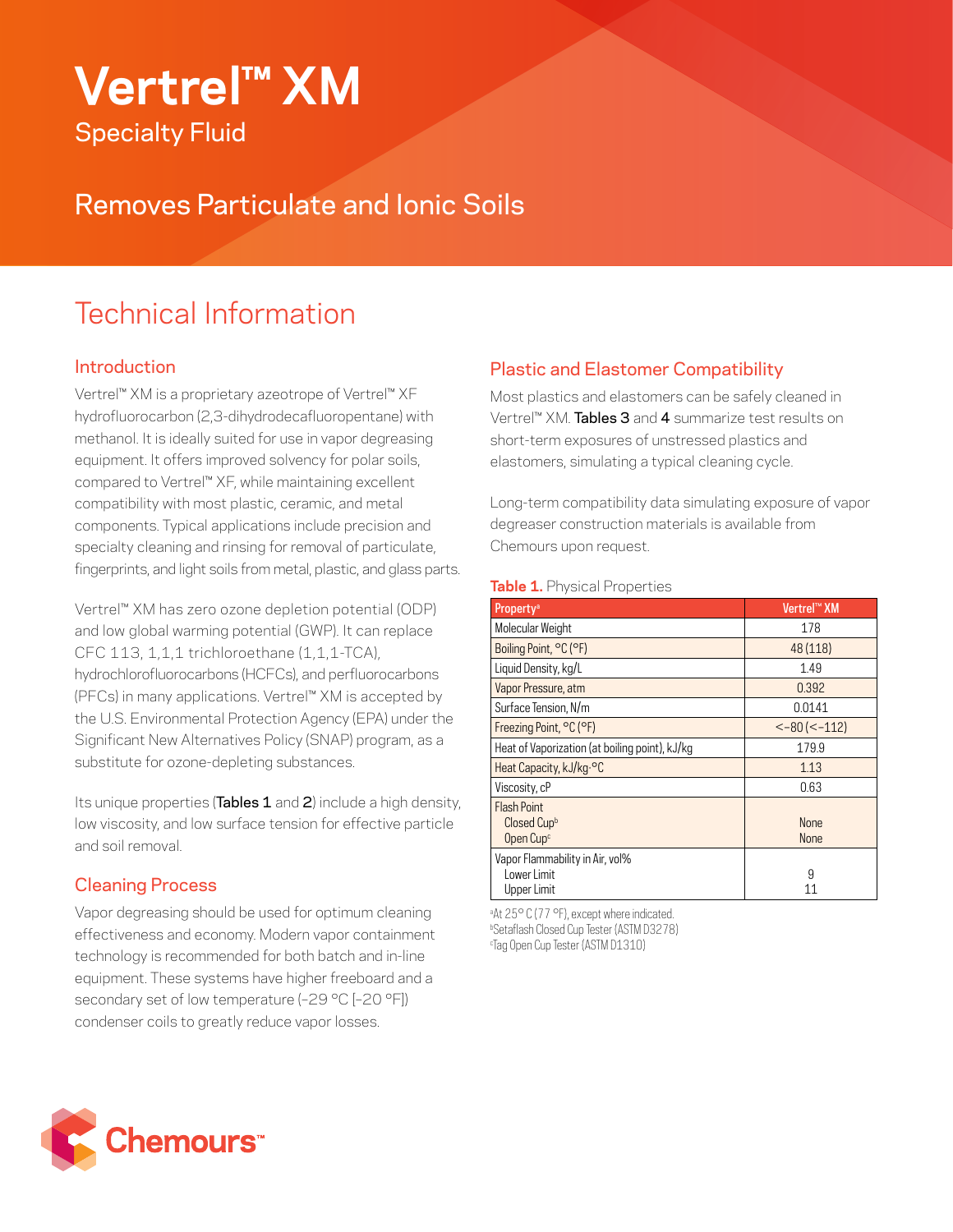|  |  | <b>Table 2.</b> Density and Vapor Pressure Change with Temperature |  |  |  |  |
|--|--|--------------------------------------------------------------------|--|--|--|--|
|--|--|--------------------------------------------------------------------|--|--|--|--|

| Temperature, °C (°F) | Density, kg/L | Vapor Pressure, atm |
|----------------------|---------------|---------------------|
| 0(32)                | 1.56          | 0.117               |
| 10(50)               | 1.53          | 0.195               |
| 20(68)               | 1.51          | 0.313               |
| 25(77)               | 1.49          | 0.392               |
| 30(86)               | 1.48          | 0.487               |
| 40(104)              | 1.45          | 0.734               |
| 50 (122)             | 1.42          | 1.078               |
| 60 (140)             | 1.39          | 1.543               |

|                  | Table 3. Plastic Compatibility Immersion: 15 Minutes at |  |  |
|------------------|---------------------------------------------------------|--|--|
| Room Temperature |                                                         |  |  |

| Compatible                 |                        |  |  |
|----------------------------|------------------------|--|--|
| Polyethylene               | ABS                    |  |  |
| Polypropylene              | Acetal                 |  |  |
| Polystyrene                | Acrylic                |  |  |
| Polyester, PET, PBT        | Epoxy                  |  |  |
| Polyphenylene Oxide, PPO   | <b>lonomer</b>         |  |  |
| Polyimide, PI, PEI, PAI    | Liquid Crystal Polymer |  |  |
| Polyetherketone, PEK       | Phenolic               |  |  |
| Polyaryletherketone, PEEK  | PVC, CPVC              |  |  |
| Polysulfone                | PTFE, ETFE             |  |  |
| Polyarylsulfone            |                        |  |  |
| Polyphenylene Sulfide, PPS |                        |  |  |
| Incompatible*              |                        |  |  |
| Cellulosic                 |                        |  |  |

**Table 4.** Elastomer Compatibility Immersion: 15 Minutes at Room Temperature

| <b>Compatible</b>        |                     |  |
|--------------------------|---------------------|--|
| Buna N, NBR, Nitrile     | Buna S, SBR, GRS    |  |
| Butyl Rubber, IIR        | Chlorosulfonated PE |  |
| EPM, EPDM, Nordel        | Polysulfide         |  |
| Natural Rubber, Isoprene | Neoprene            |  |
| Silicone                 | Urethane            |  |
| Incompatible*            |                     |  |
| Viton™                   |                     |  |

\*Material composition varies depending upon compounding agents, plasticizers, processing, etc. Specific materials should be tested for compatibility with solvent.

Elastomer swelling and shrinking will, in most cases, revert to within a few percent of original size after air drying. Swell, shrinkage, and extractables are strongly affected by the compounding agents, plasticizers, and curing used in the manufacture of plastics and elastomers. Therefore, prior in-use testing is particularly important.

#### Metals and Other Compatibility

Vertrel™ XM was found compatible with zinc, stainless steel, aluminum, copper, and brass after exposure for two weeks at 100 °C (212 °F) in sealed tubes.

Large amounts of water may extract alcohol and affect cleaning performance. Therefore, to reduce alcohol loss, use desiccant dryers rather than water separators in the condensate return line.

Contact with highly basic process materials, pH 10 or above, is not recommended.

#### Exposure Limits

Data from acute toxicity studies has demonstrated that Vertrel™ XM has low toxicity. Vertrel™ XM is a slight skin and eye irritant and has low acute inhalation toxicity. Table 5 shows the applicable exposure limits for the component materials of Vertrel™ XM.

#### **Table 5.** Exposure Limits

| <b>Component</b> | Limit                                    | ppm               | <b>Type</b>                  |
|------------------|------------------------------------------|-------------------|------------------------------|
| Vertrel™ XF      | AEL <sup>a</sup>                         | 200<br>400        | 8- and 12-hr TWA<br>Ceilingb |
| Methanol         | AEL<br>TI V <sup>c</sup><br><b>STELd</b> | 200<br>200<br>250 | 8- and 12-hr TWA<br>8-hr TWA |
| Vertrel™ XM      | $\Delta$ FI a,b                          | 200               | Calculated <sup>e</sup>      |

a Acceptable Exposure Limit (AEL) is an airborne inhalation exposure limit established by Chemours that specifies time-weighted average (TWA) concentrations to which nearly all workers may be repeatedly exposed without adverse effects.

**b A ceiling limit is the concentration that should not be exceeded during any part of the** working day. The ceiling limit for individual components applies to a blend product as well. c Threshold Limit Value (TLV) is an airborne inhalation exposure limit established by the American Conference of Government and Industrial Hygienists (ACGIH) that specifies TWA concentrations to which nearly all workers may be repeatedly exposed without adverse effects.

d STEL is short-term exposure limit established by ACGIH.

e Calculated in accordance with ACGIH formula for TLVs for mixtures.

Vertrel™ XM exhibits no closed cup or open cup flash point and is not classified as a flammable liquid by NFPA or DOT. However, the product does exhibit vapor flammability limits in air. Users should clear equipment of all vapors and liquids before performing any maintenance operations that could result in an ignition source.

Flash point data and limits of flammability in air provide the user with additional information that should be used as elements of a fire risk assessment and to determine guidelines for the safe handling of volatile chemicals. Users should ensure compliance with NFPA standards and local fire codes.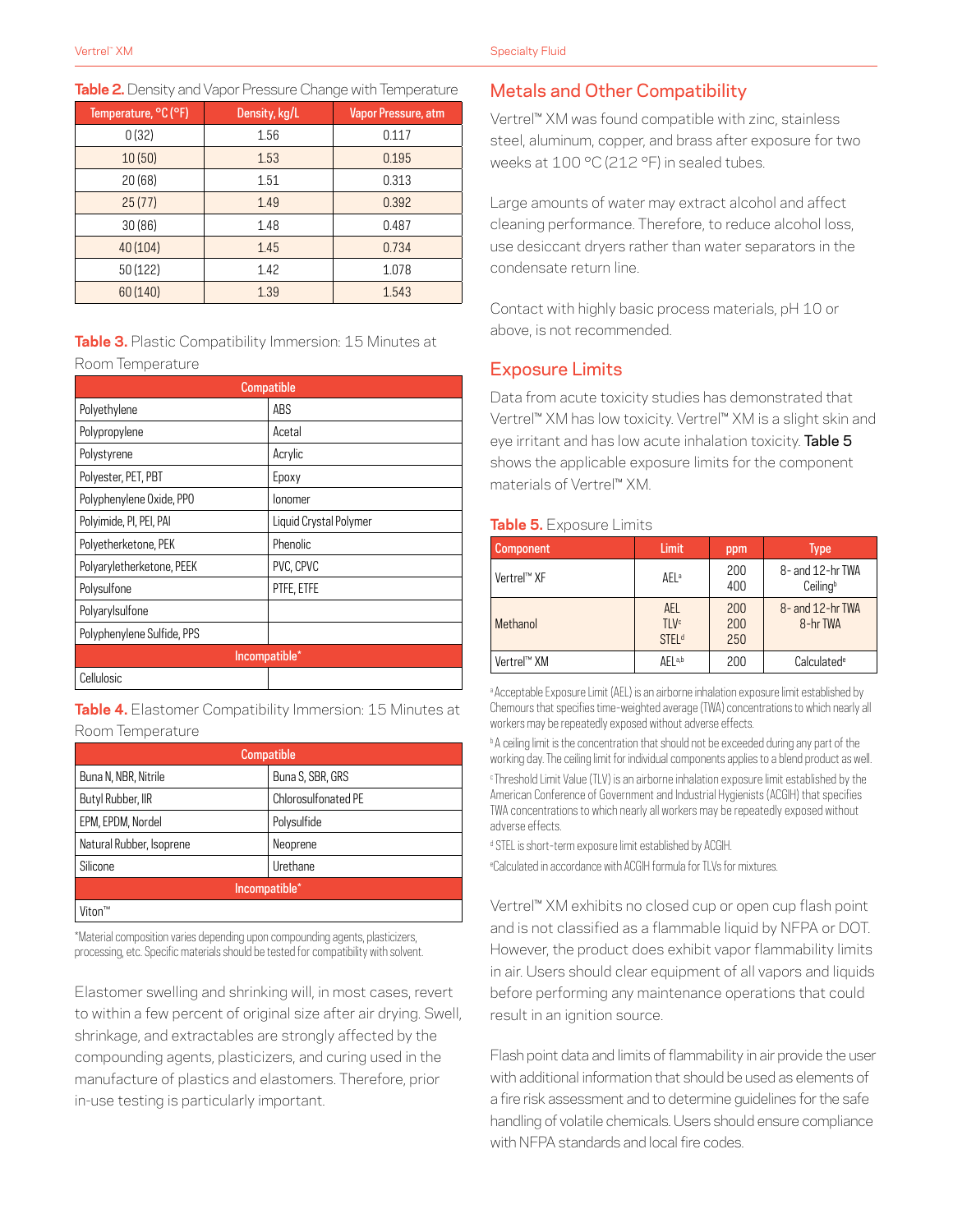#### Recovery

Due to the azeotropic nature of Vertrel™ XM, the product is easily recoverable by off-line or in-line distillation equipment, such as a vapor degreaser or still. The presence of soil, however, may alter the characteristics of the material during the recovery operation. Recovery should be closely monitored to ensure operating levels are maintained. Users should test the spent Vertrel™ XM to ensure proper classification for waste disposal.

#### Storage/Handling

Vertrel™ XM is thermally stable and does not oxidize or degrade during storage. Store in a clean, dry area. Protect from freezing temperatures. If solvent is stored below –10 °C (14 °F), mix prior to use. Do not allow stored product to exceed 52 °C (125 °F) to prevent leakage or potential rupture of container from pressure and expansion.

Consideration should be given to retrofit of existing, or purchase of new, vapor degreasing equipment to provide vapor containment technology that enables safe and economical use of Vertrel™ XM.

Although Vertrel™ XM is not classified as a flammable liquid by DOT/NFPA, it does have flammable limits in air. A drum pump is recommended to dispense the product from its container. Refer to the Safety Data Sheet (SDS) for specific handling precautions and instructions.

#### Environmental Legislation

Vertrel™ specialty fluids have zero ozone depletion potential and low global warming potential (Table 6). They are used as alternatives to CFC-113, methylchloroform, hydrochlorofluorocarbons (HCFCs), and perfluorocarbons (PFCs) in many critical cleaning, drying, carrier fluid, and other high-value specialty uses where reliability is paramount.

Vertrel™ XM is accepted by the U.S. Environmental Protection Agency (EPA) under the Significant New Alternatives Policy (SNAP) program, as a substitute for ozone-depleting substances.

The components of Vertrel™ XM are listed in the TSCA Inventory. One component, HFC-43-10mee, is subject to the Significant New Use Rule (SNUR) and should be used only in the indicated applications. See SDS Regulatory Section.

The methanol component of Vertrel™ XM is considered a hazardous air pollutant (HAP) and, therefore, is subject to NESHAP regulation. Spent Vertrel™ XM is not a RCRA characteristic or listed waste. However, addition of contaminants could change that status. Methanol is included in the SARA Title III Section 313 list of toxic chemicals and is subject to SARA Title III (EPCRA) reporting requirements.

#### **Table 6.** Environmental Properties

| Vertrel™ XM |
|-------------|
|             |
| 1222        |
| 89          |
|             |

\*IPCC Second Assessment Report (1995)

# Packaging and Availability

Vertrel™ XM is commercially available in 55-gal (208-L) drums with a net weight of 600 lb (272 kg) and in 5-gal (19-L) pails with a net weight of 55 lb (25 kg). One-gallon and smaller samples in glass containers are available on request. Customers are encouraged to secure samples now for compatibility and performance testing.

## **Specifications**

Composition and specifications are shown in Table 7. All components are listed in the TSCA Inventory.

#### **Table 7.** Vertrel™ XM Specifications

| Vertrel™ XF, wt%            | $94.0 \pm 0.5$   |
|-----------------------------|------------------|
| Methanol, wt%               | $6.0 \pm 0.3$    |
| Nonvolatile Residue, ppm wt | $2.0$ max.       |
| Moisture, ppm wt            | 200 max.         |
| Appearance                  | Clear, colorless |
|                             |                  |